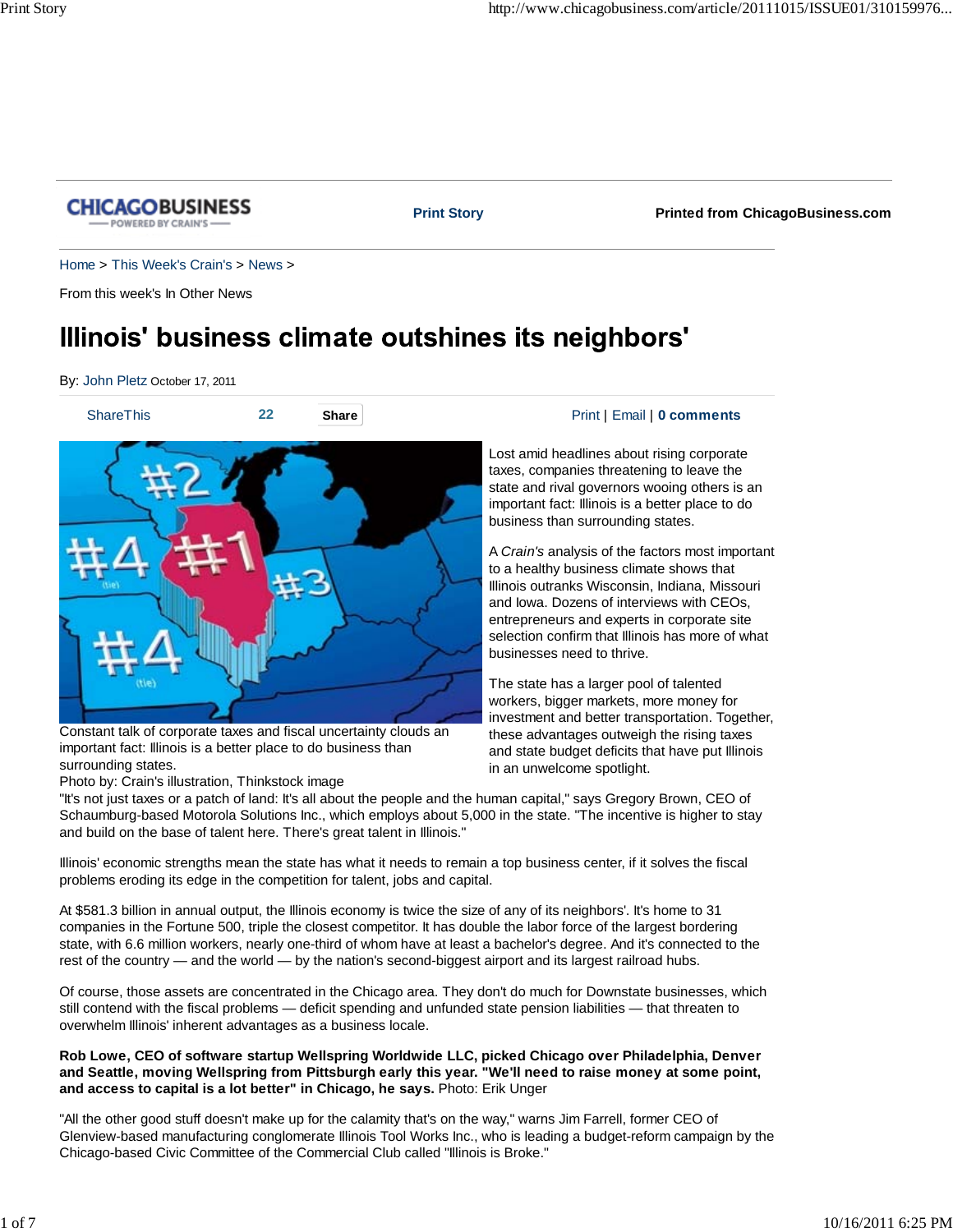He says the state will have to cut pension benefits drastically, and likely raise income taxes again in the coming years, to deal with more than \$90 billion in unfunded pension liabilities.

"We know that they're not addressing the real problem yet. Another round of tax increases, people will say, 'Wow, this is starting to hurt.' "

#### **TAXES: A CLOSER LOOK**

Illinois has the second-highest corporate income tax of neighboring states at 9.5%. Iowa is highest, at 12%. But the corporate income tax rate doesn't tell the whole story. The 30% increase earlier this year put Illinois at the fifth-highest rate in the nation. But when all taxes are figured in, it has one of the lowest overall effective tax rates on new investment in the country, according to a study by New York-based Ernst & Young LLP for the Council on State Taxation, a Washington, D.C.-based taxpayer lobbying group. (See sidebar, below.)

"Tax costs are just one of many considerations," says John Gremer, a Chicago-based partner who advises companies on site selection at KPMG LLP.



Bigger drivers are talent, transportation, access to customers and capital — all significant advantages for Illinois over its neighbors.

In December, SunCoke Energy Inc., a supplier of coke for steelmaking, chose Lisle over Atlanta for its new headquarters, even though it was clear Illinois was going to raise tax rates. Transportation, talent and location were crucial, says Mark Sweeney, a site-selection consultant in Greenville, S.C., who advised SunCoke on the move. "The tax climate wasn't a good thing, but the advantages that were critical to this project outweighed it."

Illinois has these advantages because it has Chicago and its suburbs, the nation's third-largest metropolitan area. No neighboring state has a city even half as large.

"Chicago's the obvious choice for the things we do," says Jim Lidbury, who opened the Chicago office of Ropes & Gray LLP, a Boston-based law firm that specializes in private equity, mergers and patent law, in 2008. The firm employs 54 here. "We have no plans to open offices in other cities in the Midwest."

#### **'TALENT MAGNET'**

For many businesses — especially tech companies, professional services firms and ad agencies, which need highly skilled workers and pay them well — talent is the critical factor in deciding where to set up shop.

Accenture PLC, the global consulting firm, announced last week it would add 500 jobs in Chicago, its largest operation in North America, with 5,000 workers.

"It's a real talent magnet for all the kids who go to college in the Midwest," says Jorge Benitez, Miami-based CEO of Accenture's U.S. business. "Getting the best people is paramount to what we do."

The state's top-flight universities, such as Northwestern University, the University of Chicago and the University of Illinois, churn out a steady stream of well-educated workers.

About 31% of Illinois' workforce has at least a bachelor's degree, and 11.5% a graduate degree — both above the national average, according to federal data. Wisconsin and Missouri come closest at about 26% with a bachelor's degree or more, followed by Iowa at 25% and Indiana, 23%.

Google Inc. chose Chicago as its Midwest outpost and now employs 500 here.

"We have a significant office in Chicago because it is a world-class business city that has world-class customers and world-class talent," a spokesman for the Mountain View, Calif.-based Internet search giant says. "We locate our offices where top talent wants to live and work, and that is Chicago."

The state also has deep pockets of specialized expertise — pharmaceuticals and medical devices, manufacturing, logistics, consumer products and advertising — that companies value.

Hil-Rom Holdings Inc., a hospital-equipment supplier based in rural Batesville, Ind., opened executive offices in Chicago in 2010 after hiring CEO John Greisch from Deerfield-based Baxter International Inc. It now employs 35 of its 6,000 workers here.

"The whole point was to get access to talent," a spokeswoman says.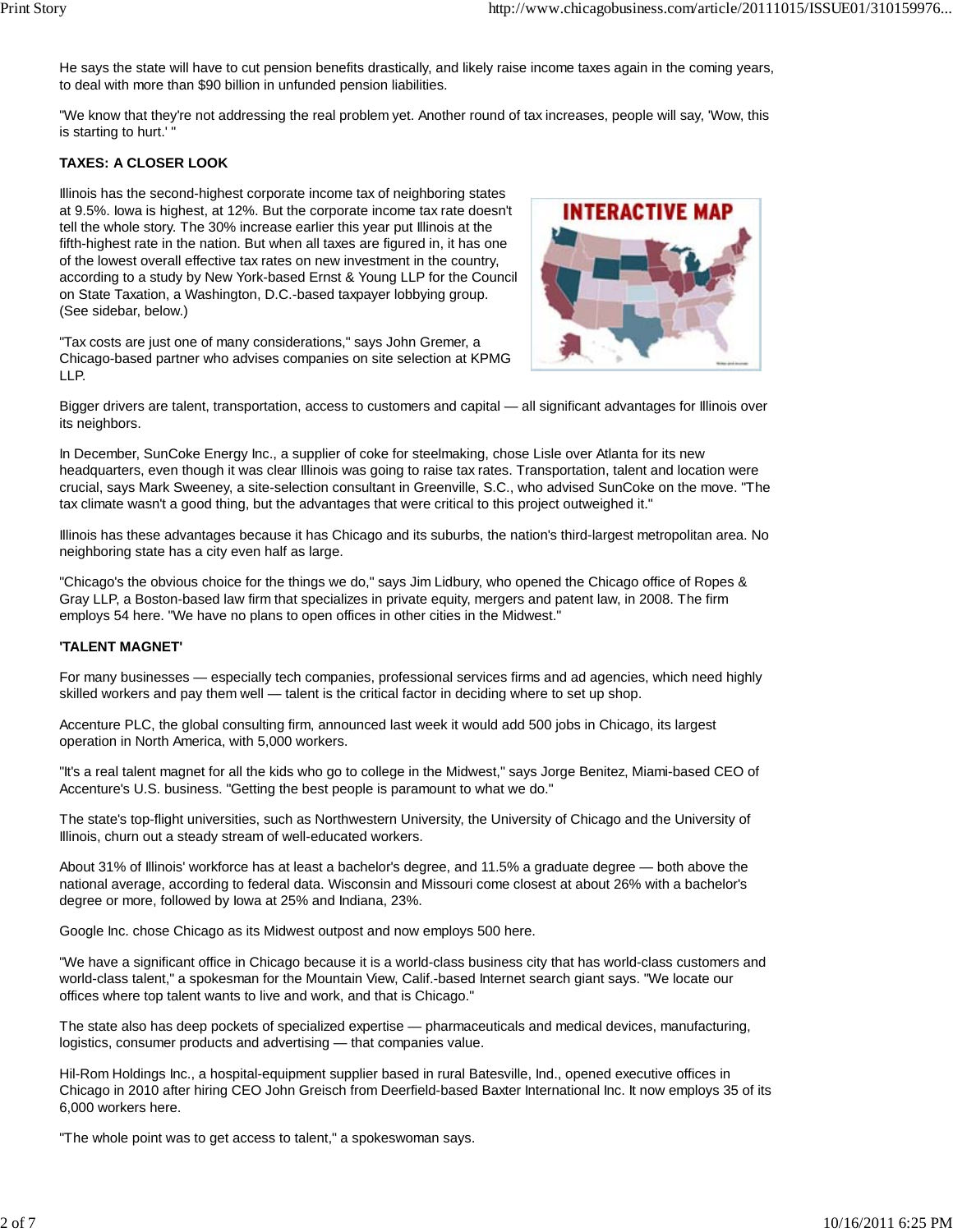#### **GETTING AROUND**

Chicago's central location and extensive transportation network make the city a destination of choice for companies that need to move employees around the country and the globe. It's home to regional headquarters for a wide range of national and foreign-based firms like Siemens A.G. The German manufacturer's U.S. building-technologies division is based in Buffalo Grove and employs 3,000 people in the Chicago area. Recently it spent \$10 million upgrading a West Chicago plant that makes solar equipment.

Chicago is unique among the nation's big cities as a hub to three major carriers: United Airlines and American Airlines at O'Hare International Airport and Southwest Airlines at Midway Airport.

There are 60 carriers flying non-stop from Chicago to 192 cities, compared with eight airlines and 31 non-stops from Indianapolis, 13 carriers and 61 non-stops from St. Louis, seven airlines and 17 non-stops from Des Moines, Iowa, and nine carriers and 49 non-stops from Milwaukee.

Air connections are a big reason Evraz Inc., a Russian steelmaker, moved its North American headquarters to Chicago from Portland, Ore., in June.

"We needed a place with easy access to multiple locations across North America," CEO Mike Rehwinkle says. He adds that Evraz already has found 60 new staffers to fill vacancies created by employees who didn't want to make the move. "Chicago has a deep pool of executives with heavy manufacturing experience."

Direct air service to Asia and Latin America is a big draw for global companies such as South Korea's LG Electronics, which recently opened a \$6.5-million appliance-testing center with 40 employees in Buffalo Grove, alongside a research lab it acquired from Zenith Electronics in 1999.

"Chicago's a great place to do business, for talent and transportation," a spokesman says.

Illinois also is the country's top rail hub, with 7,313 miles of track served by 42 railroads, according to the Assn. of American Railroads in Washington, D.C. Indiana has 4,475 miles served by 42 carriers; Missouri has 4,050 miles and 17 railroad companies; Iowa has 3,925 and 16 carriers, and Wisconsin has 3,510 miles of track served by 10 operators.

#### **CAPITAL AND CUSTOMERS**

Illinois also offers businesses greater access to customers and capital than its neighbors. Companies that sell everything from consulting services to candy benefit from a presence in one of the nation's biggest population centers. And startups that provide valuable new jobs, such as online-restaurant service GrubHub Inc. or facilities-maintenance provider SMS Assist LLC, need to be able to raise money to grow.

Thirty-one Fortune 500 companies are based here, compared with 10 in Missouri, nine in Wisconsin, five in Indiana and two in Iowa.

"A lot of companies also pass through Chicago, so we can meet with management teams," says David Klaskin, chairman of Chicago-based Oak Ridge Investments LLC, an investment advisory firm with \$3 billion under management. "That's not going to happen in Indianapolis or Milwaukee."

It's also a wealthier market. The average salary is \$47,888 in Illinois, compared with \$39,667 in Missouri, about \$38,000 in Wisconsin and Indiana, and \$36,140 in Iowa. Coupled with a larger population, that makes Illinois a prime target for retailers, such as H. H. Gregg Inc., an Indianapolis-based electronics chain that opened 14 stores in the Chicago area last month.

Illinois companies raised \$297 million in venture capital in the first half of 2011, compared with \$130 million in Indiana, \$52 million in Wisconsin, \$48 million in Missouri and zero in Iowa, according to Dow Jones Venture Source data.

## **Tax burden in Illinois** lower than neighbors

Illinois' decision earlier this year to jack up its corporate income tax rate made CEOs cringe and governors of nearby states drool.

The state vaulted into the top five nationally when it raised the rate to 9.5% from 7.3%, higher than any neighbor except Iowa.

But a business owner wondering where to open a new facility might be surprised to discover the overall tax burden actually could be lower in Illinois than in surrounding states. When all state and local taxes are considered, Illinois has the fifth-lowest effective tax rate in the country, at 4.6%, according to a 2011 study by Ernst & Young LLP. The study is based on data that don't reflect the recent income tax hike, but Ernst & Young says the impact of the increase on Illinois' effective tax rate would be relatively minor.

Among neighboring states, only Wisconsin is lower, at 4.5%. Missouri is highest, at 7.1%, followed by Indiana's 6.8% and Iowa's 6.4%.

How can that be? Corporate income taxes are just one piece of the overall tax burden — and not always the biggest. Franchise taxes, property taxes, sales taxes, gross-receipts taxes and levies on machinery and equipment add more to a company's total tax bill.

"The two biggest are sales and property taxes," says Donald Bruce, a University of Tennessee professor of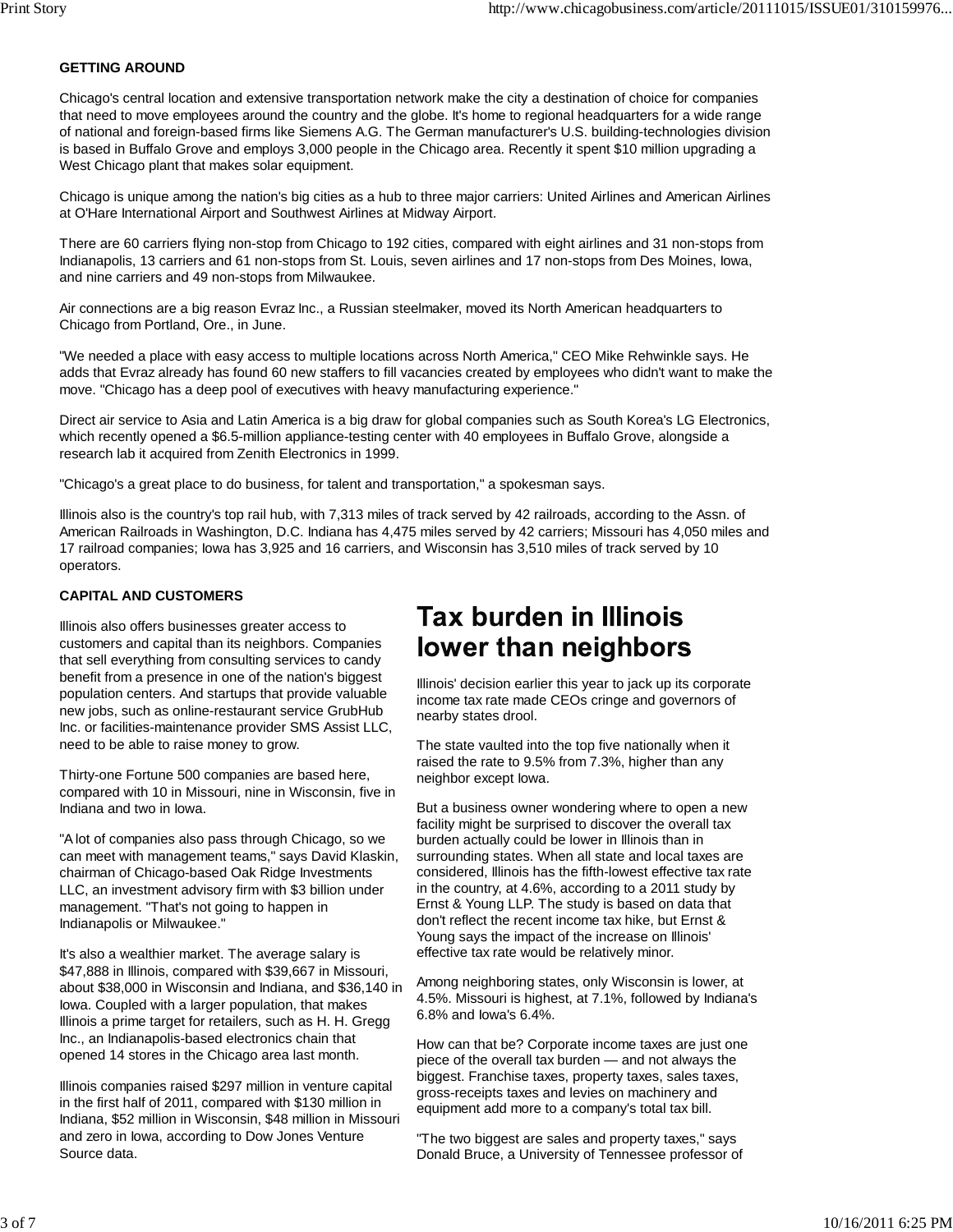"It's a huge reason we came here," says Rob Lowe, CEO of Wellspring Worldwide LLC, a 30-person software startup that moved from Pittsburgh in February, choosing Chicago over Philadelphia, Denver and Seattle. "We'll need to raise money at some point, and access to capital is a lot better."

Groupon Inc. has raised capital from all over the world, but Chicago investors got it off the ground.

#### **HIGHER COSTS**

There's a price to be paid, however. Chicago has higher operating costs, from wages and real estate to electricity and heating gas, than the biggest cities in neighboring states. Total operating costs for businesses in Chicago are 25% higher than in Des Moines, 20% higher than in Indianapolis, and 15% higher than in St. Louis and Milwaukee, according to BizCosts data from Boyd Co., a relocation firm based in Princeton, N.J.

Dave Bernstein, a co-owner of State Steel Supply Co. in Sioux City, Iowa, says lower costs for everything from land to labor give him an advantage. "When a competitor from Chicago quotes into our market, they're quoting the same prices as we do, but they have higher overhead," he says.

Still, he acknowledges that taxes and costs aren't everything. He could move his business just a few miles to either Nebraska or South Dakota and escape the nation's highest corporate income taxes. But "we'd lose the infrastructure," he says.

business. "Income taxes are nowhere near the top of the list."

Illinois is one of only four states that don't charge property tax on equipment and machinery in manufacturing plants. It was dropped years ago but lives on as a 2.5% personal-property replacement tax that brings the state's total corporate income tax rate to 9.5%.

Indiana charges 2.75% on the value of commercial machinery and industrial equipment; Missouri levies 2.6%. Wisconsin taxes commercial equipment at 2.27% but not industrial machinery. Iowa doesn't tax equipment.

Illinois is in the middle on corporate real estate taxes, at 2.4% to 2.8%, depending on whether the property is categorized as commercial or industrial.

At 6.25%, Illinois has a higher sales tax rate than Missouri, Iowa and Wisconsin. But Illinois has more generous exemptions on sales taxes for sales to businesses than other states, says Bob Cline, director of state and local tax policy economics at Ernst & Young in Washington, D.C.

"There are so many deductions and writeoffs, very few companies pay the nominal rate," says John Boyd, a site-selection consultant and principal at Boyd Co. in Princeton, N.J.

*John Pletz*

Catalyst Exhibits Inc., a trade-show exhibit management company, moved last week to Pleasant Prairie, Wis., from Crystal Lake to save money. The company, which employs 92, had been considering Elgin but chose Wisconsin, which provided a \$1.2-million low-interest loan and a \$500,000 grant.

"It wasn't completely incentives," says CEO Tim Roberts, who estimates he'll save 20% a month on building costs, not to mention savings on health insurance and workers compensation premiums.

Illinois has the third-highest workers compensation rates in the nation, at \$3.05 per \$100 in payroll, though recent reforms are expected to lower those costs by about 9%. Indiana has the lowest in the nation, at \$1.16. For a manufacturer, it could mean an extra \$900 per employee annually. Wisconsin is in the middle, at \$2.21 per \$100 of payroll.

"I have a manufacturing and distribution center in Wheeling," says Joe Beatty, CEO of Tellular Corp., a Chicago-based manufacturer of wireless communications equipment. "If I put it over the border in Indiana, it would save me money. We're considering it."

Illinois also is more unionized than neighboring states, with 16.4% of its workforce organized, compared with 15.1% in Wisconsin, 13.8% in Iowa, 12.2% in Indiana and 11.1% in Missouri, according to the Bureau of Labor Statistics. Unionized employees tend to have higher wages and more rigid work rules, driving up labor costs, which are the largest expense for most companies.

"The savings on operating costs alone made it worth it," Mr. Roberts says of a move he estimates will cost \$300,000. "What put me over the top was the tax increase. The business climate in Wisconsin is night and day. Right now, the two states are similar in tax, but I think they're heading in opposite directions."

#### **WARNING SIGNS**

Business owners worry they'll have to pay the price for decades of fiscal mismanagement by Illinois' elected officials. A yawning state budget deficit led to this year's income tax hike. Even more ominous is the \$93.5- billion funding shortfall in state employee pension plans. Illinois' pensions are only 51% funded, the worst in the nation. Wisconsin's plans are fully funded, Missouri's and Iowa's are about 80% funded, and Indiana's is at 67%.

Indiana Gov. Mitch Daniels and Wisconsin Gov. Scott Walker have moved to rein in pension costs, pushing unions out of government work. Illinois Gov. Pat Quinn, who depended on unions for political support, has been unwilling to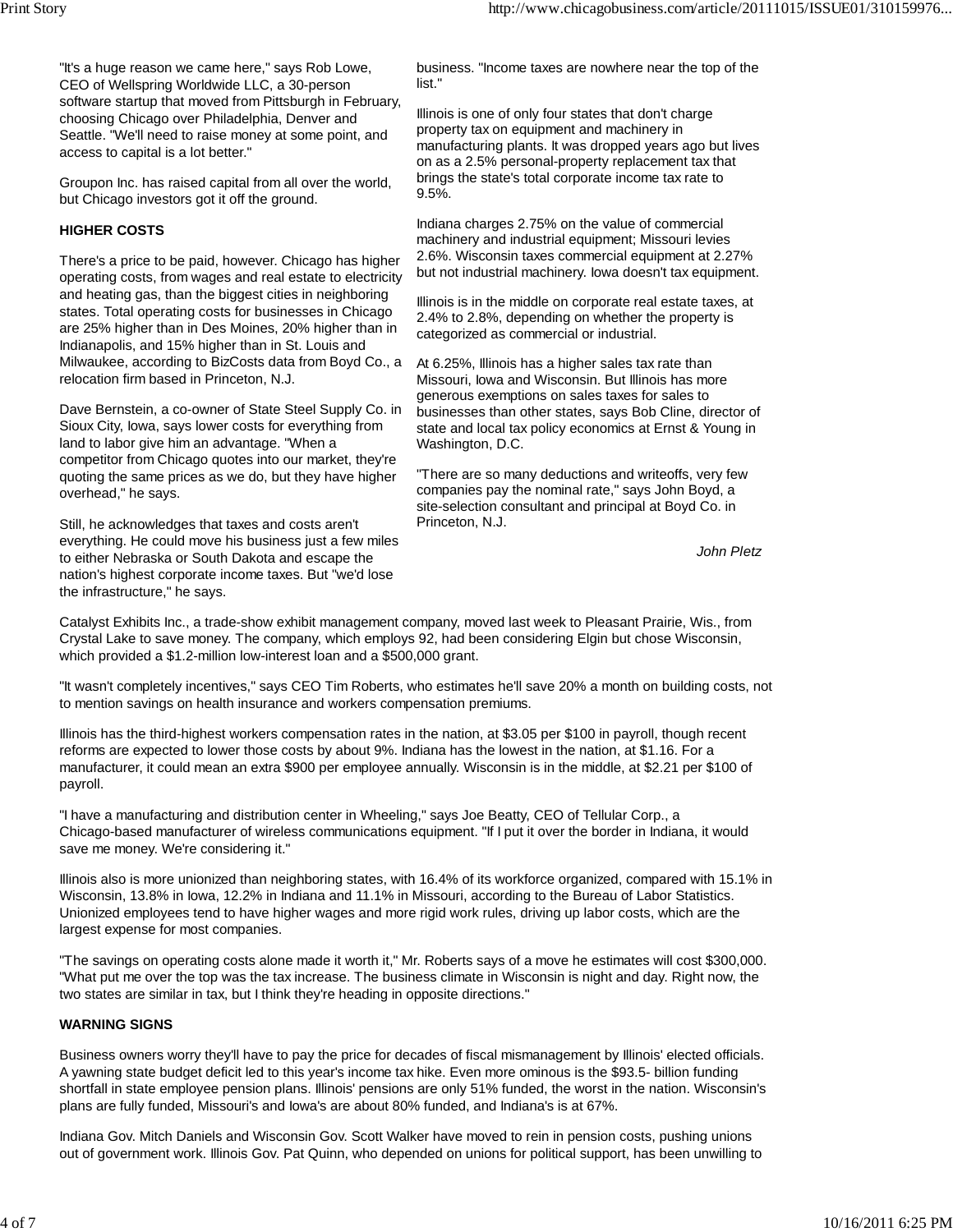go as far.

Mr. Roberts is one of many business owners who think they'll get stuck with the pension bill.

Illinois "won't have any choice but to raise taxes again, and they don't seem to be willing to cut," says Mr. Roberts, a Barrington village trustee. "As far as the next 10 years, the odds in Wisconsin are much better for us."

Wood Dale-based AAR Corp., an aircraft-maintenance provider, has received inquiries from other governors about moving since Illinois raised tax rates, CEO David Storch says.

"We're a Chicago company. We're not moving," he says. "The real question is growth — where do I grow my business?"

When AAR purchased an aviationservices company in North Carolina



**Tim Roberts, CEO of Catalyst Exhibits Inc., estimates he'll save 20% a month on building expenses, among other savings, now that his company has moved to Pleasant Prairie, Wis., from Crystal Lake.** Photo: Stephen J. Serio

last year, it decided to find a new headquarters for the unit and its 300 employees. A half-dozen states pursued the deal, but not Illinois. Melbourne, Fla., won out with \$7 million in incentives and no income tax.

"We could have relocated it to Illinois," Mr. Storch says, mentioning air bases near St. Louis and in Downstate Rantoul. "We didn't. The state of Florida laid down the red carpet. They were paying attention."

AAR also operates a former United Airlines maintenance facility that employs 682 in Indianapolis. "It's an important property to the city and the state, and they've let us know it," Mr. Storch says. "I've had great relationships with Chicago's mayors. I've never met the governor of Illinois."

Warren Ribley, the state's director of economic development, acknowledges "a perceptional thing we have to be mindful of. It's more perception than reality. We're reaching out every single day."

It will take more than a sales pitch or incentives to convince companies that the state wants their business.

Neighboring states also are developing a reputation for being more business-friendly. "When I call the secretary of state or whatever agency in Indiana, I get a positive response," says Mark Winzenread, chief financial officer of Indianapolis-based Walker Information Inc., which previously had an Illinois office. "I don't get that in Illinois. It's generally a frustrating experience."

When the 180-person consulting firm moved its headquarters just a short distance a few years ago, the state provided \$600,000 to extend a road two miles. "We had one or two meetings and got it done," he says.

Mr. Farrell, the former ITW CEO, says Illinois will have to fix its attitude and its finances or risk losing business to other states.

"I love Chicago, I really do," he says. "Do you think I can look another CEO in the eye and say this is a great place to bring a plant? No. Most of the large companies in the state are very nervous about where we are."